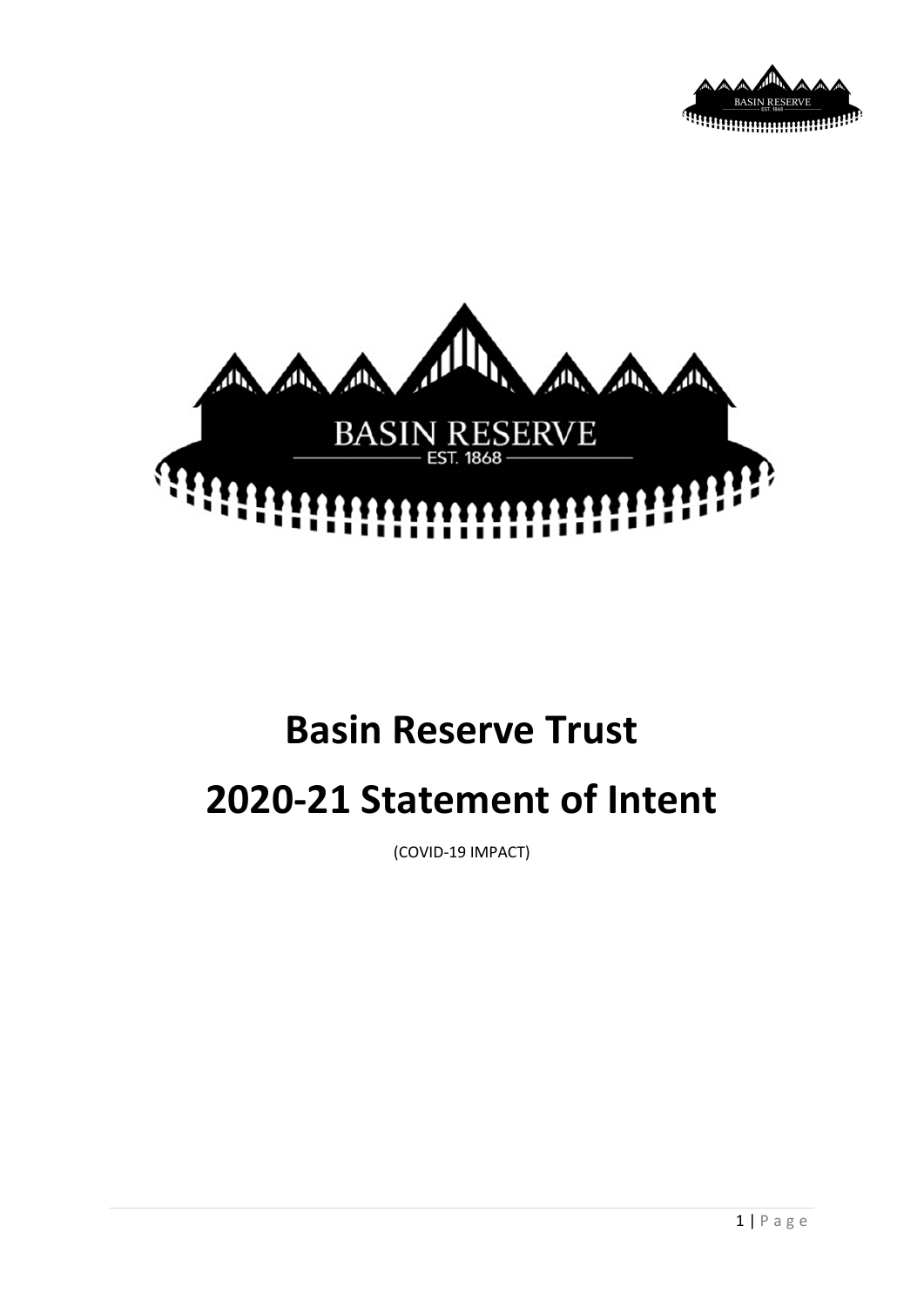

# **Contents**

| 1. Introduction                                                          | 3              |
|--------------------------------------------------------------------------|----------------|
| 2. Objectives                                                            | 3              |
| 3. COVID-19 Impact                                                       | 3              |
| 4. 2020-21 Activities                                                    | 4              |
| 5. Performance Targets                                                   | $\overline{7}$ |
| 6. Governance                                                            | $\overline{7}$ |
| 7. Finance                                                               | 8              |
| 8. Appendices<br>2020-21 Statement of Financial Performance<br>$\bullet$ | 10             |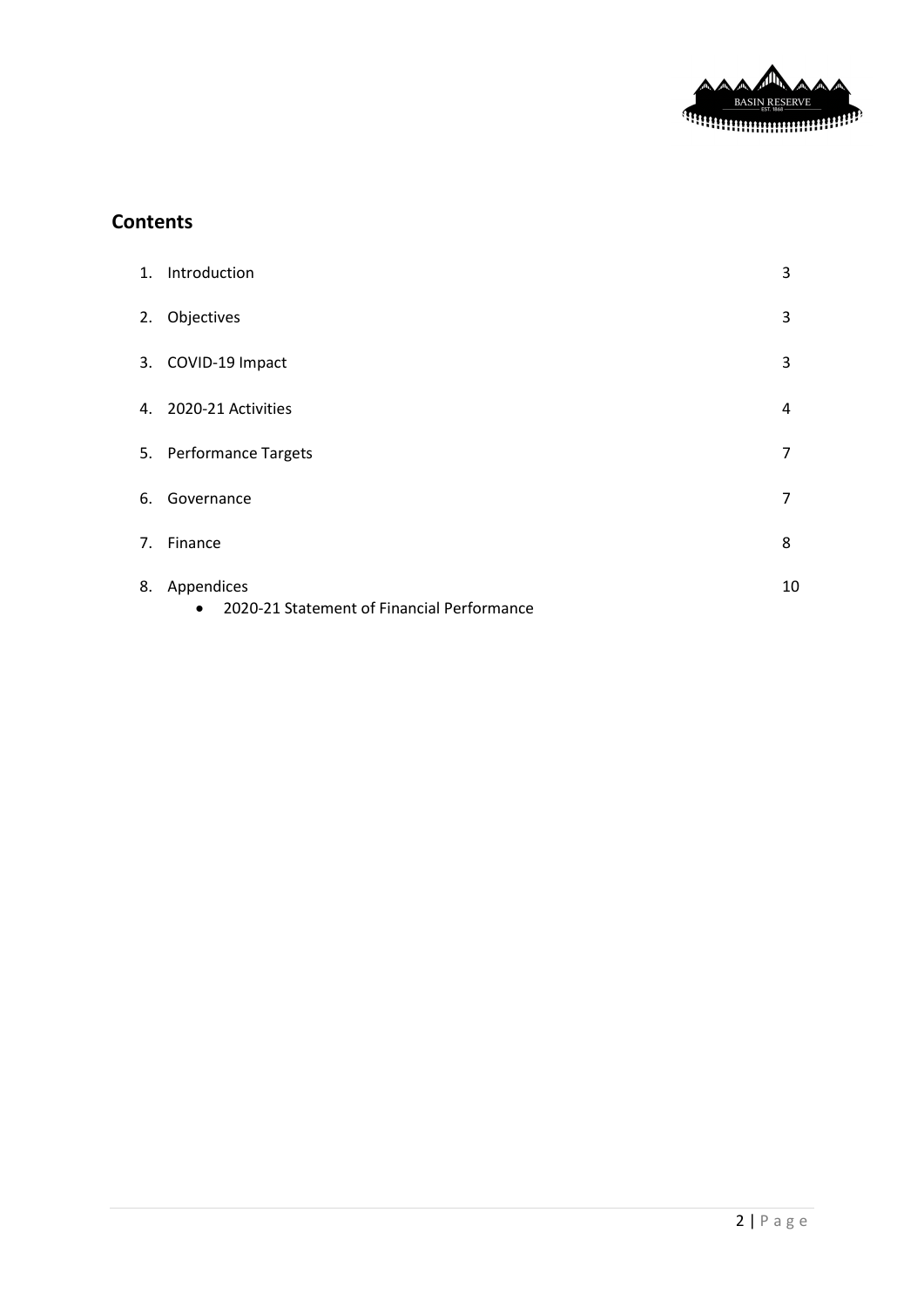

# **1. Introduction**

The iconic Basin Reserve has a rich history. The first game of cricket was played at the Basin on 11 January 1868, making it is the oldest cricket ground in New Zealand. The ground not only hosts cricket games, but sporting fixtures of every variety. It has hosted national events and competitions including VE Day celebrations, Royal Tours, exhibitions, Scout jamborees, concerts and festivals. In 1998, the Basin Reserve was listed as a Heritage Area, becoming the first sports ground to receive such a designation and further enhancing its heritage significance. The Basin is also home to the [William](https://en.wikipedia.org/wiki/William_Wakefield_Memorial)  [Wakefield Memorial](https://en.wikipedia.org/wiki/William_Wakefield_Memorial) that was erected in 1882 and commemorates one of Wellington's founders, [William Wakefield.](https://en.wikipedia.org/wiki/William_Wakefield)

The Basin Reserve plays a role in assisting Wellington City Council to achieve the recreation and leisure participation aims signalled in the 2018-28 Ten Year Plan and the "Living WELL" Wellington Sport & Active Recreation Strategy. The redevelopment will reposition the Basin as New Zealand's premier cricket venue and help attract national and international events to Wellington.

The Statement of Intent outlines the activities and intentions of the BRT for the period July 2020 to June 2021. It details the BRT's approach to governance and contains financial information, including the annual budget.

# **2. Objectives**

The objectives of the trust are stated in the Trust Deed as agreed between the Wellington City Council and the BRT and are highlighted below:

- 1. to manage, administer, plan, develop, maintain, promote and operate the Basin Reserve for recreation and leisure activities and for the playing of cricket for the benefit of the inhabitants of Wellington
- 2. to establish a long-term policy for the further development of the Basin Reserve as a recreational facility and as a facility for the playing of cricket, other sports and as a venue for other community-based activities;
- 3. to enter into management agreements and other contracts that are necessary or desirable to achieve the objects of the Trust;
- 4. to promote and co-ordinate the raising of funds to assist the management, administration, maintenance planning, promotion and further development of the Basin Reserve;
- 5. generally, to do all acts, matters and things that the Trustees consider necessary or conducive to further or attain the objects of the Trust set out above for the benefit of the public of Wellington;
- 6. to operate as a successful undertaking, managed on a not-for-profit basis;
- 7. to preserve and enhance the significant and recognised heritage value of the Basin Reserve;
- 8. to comply with all legislative and regulatory provisions relating to its operation and performance including statutory and general Council objectives for Council controlled organisations, and to acknowledge the Councils contribution where appropriate;

## **3. COVID-19 Impact**

COVID-19 will disrupt the BRT's well-established event calendar in the 2020/21 reporting cycle. Applying the Statement of Intent planning parameters set by Wellington City Council, the number of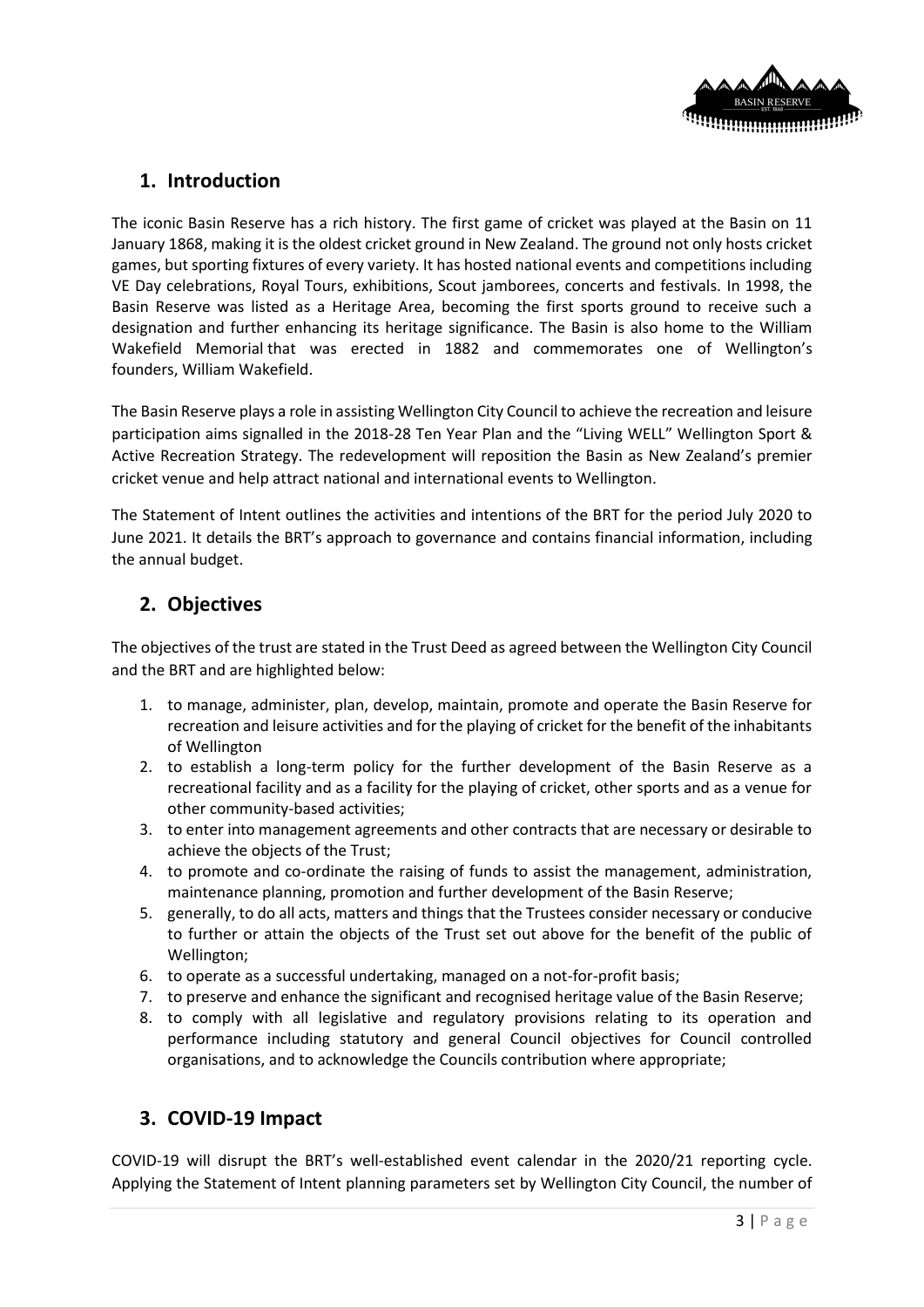

event and function days will be reduced resulting in decreased revenue from events and functions. Key activities that have been removed from the pre-COVID Statement of Intent are as follows

- Beers at the Basin November 2020
- Blackcaps v Pakistan Test Match December 2020
- Women's Cricket World Cup February 2021
- Blackcaps v Bangladesh ODI March 2021
- Night Noodle Markets April 2021

The key risk for the BRT is the financial impact from lost events that generate a large proportion of the BRT's event revenue. The strained economic climate will also significantly effect the BRT's ability to secure a naming rights partner. The forecasted pre and post COVID-19 impact is tabled below:

|               | 2020-21 Pre-COVID | 2020-21 Post-COVID | Variance   |
|---------------|-------------------|--------------------|------------|
| Profit / loss | -\$4.670          | -\$136.561         | -\$131.891 |
| Cash position | \$166,397         | \$34,506           | -\$131.891 |

The BRT's fundraising ability for the ground redevelopment will also be impacted. Due to COVID-19, the BRT had \$175K of funding from class 4 trusts cancelled before it was paid out. As class 4 trusts (and most other funding agencies) do not apply funding retrospectively the BRT will need to work with WCC to review funding expectations for the redevelopment.

## **4. 2019-20 Activities**

In-line with the objectives of the Trust Deed and in response to Wellington City Councils COVID-19 revised expectations, the BRT will focus on the following initiatives in 2020-21;

## **Events and Functions**

The event and function calendar will have a domestic and community focus for the 2020/11 reporting cycle. The Basin will aim to deliver 71 event days, 100 practise days and 15 functions.

An overview of the wide range of events that are planned for 2020/21 are outlined below:

## *Community and other Sport Events*

20 community event days and 20 other sports event days are planned for 2020-21, key events include;

- Rugby and Football partnerships with Wellington Rugby and Capital Football and now well established with the Basin a serving to provide these two codes with three well used junior rugby and girls' junior football fields. Dur to a major turf renovation commencing in April 2020, during the 2020 winter unfortunately the fields will be unavailable for quarter one of this SOI cycle. The fields will be available for use in quarter four, facilitating up to 18 games of junior rugby and girls' junior football from April 2021.
- Athletics neighbouring schools cross country events will feature again in 2020-21.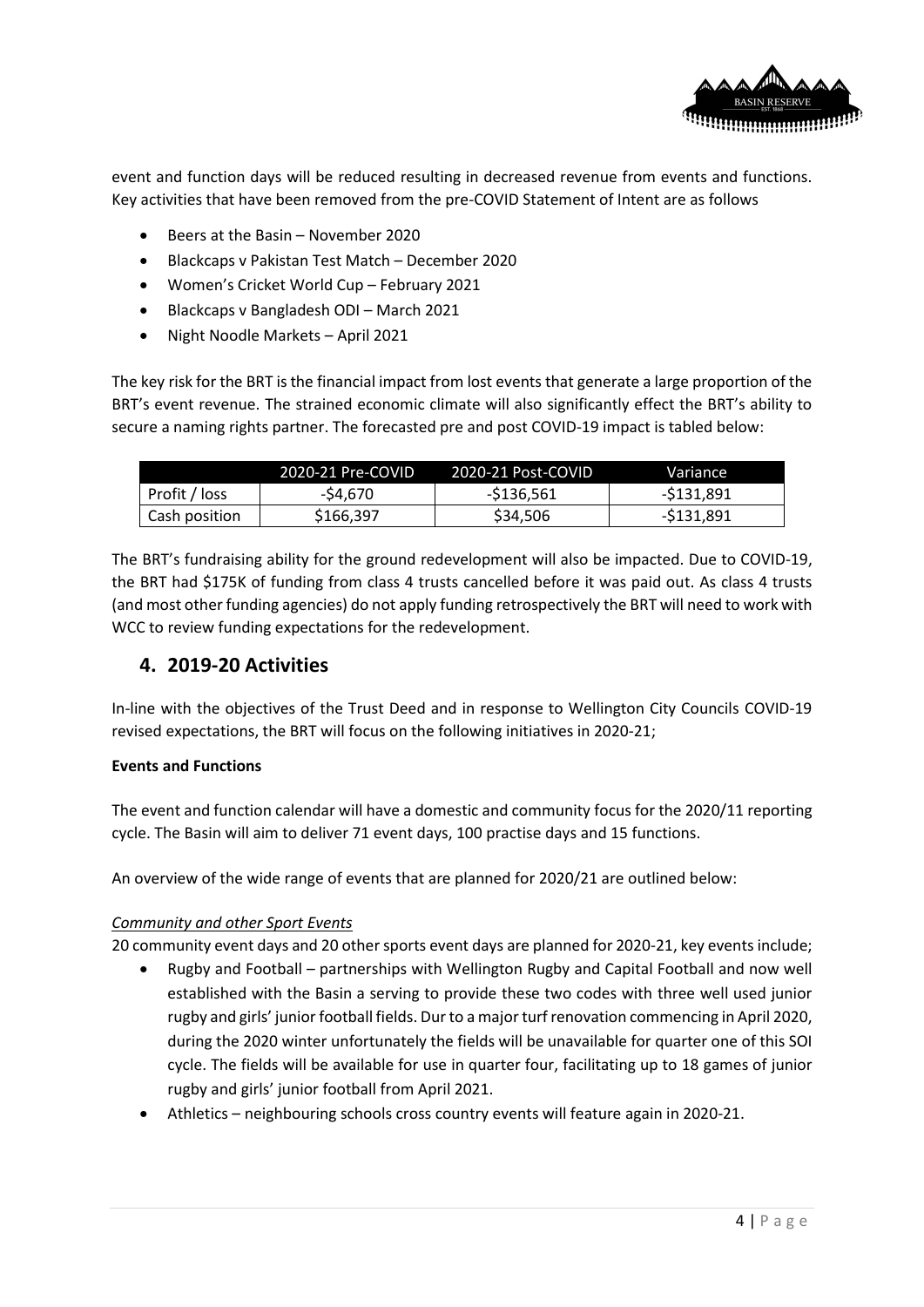

• Community Cricket – a wide range of community cricket events will be held including the boys and girls Primary School and Secondary School final, Governor Generals XI game and junior cricket field days

#### *Functions*

The BRT has contracted Black and Gold Events to manage and promote the recently refurbished Norwood Room and Long Room in the RA Vance Stand as a venue for conferences, meetings, weddings, celebrations, Christmas functions or team building workshops. In total, 15 functions are planned for 2020/21. Due to COVID-19 this number is significantly reduced from recent years.

#### Domestic Cricket

The Basin is the home of Cricket Wellington and the home ground of the Wellington Firebirds in the Plunket Shield, Ford Trophy and Men's Super Smash, as well as the Wellington Blaze in the Hallyburton Johnston Shield and Women's Super Smash. The Basin also accommodates Cricket Wellington development teams. The Basin is planning to host 38 days of cricket events, with 100 days of use planned for the practice facilities.

#### *International Cricket*

The BRT is holding discussions with New Zealand Cricket regarding opportunities to host any international games that may be arranged with Australia during quarter four. As there is currently no arrangements in place, no international cricket is forecasted for the 2020/21 reporting cycle.

#### **Redevelopment**

With the Old Pavilion (commonly known as the Museum Stand) set to be completed in the 2019-20 SOI reporting year, the BRT is committed to working with Wellington City Council on the continual redevelopment of the Basin Reserve and its infrastructure.

Key projects that the BRT would like to see prioritised as next steps are as follows

- Changing room upgrades so that the facilities are gender neutral for the Women's World Cup
- Picket fence upgrade refer attachment
- Permanent camera stands and sightscreens upgrades
- Electrical master plan
- Playground
- Embankment toilet upgrade
- Perimeter fence and gate upgrades
- Additional groundsman storage (between practice cage and Old Pavilion)
- Floodlights
- Toilets and marquee base between Old Pavilion and RA Vance Stand
- RA Vance carpark / broadcast compound

The BRT hopes to agree the schedule of development works and commence planning for these works during 2020-21.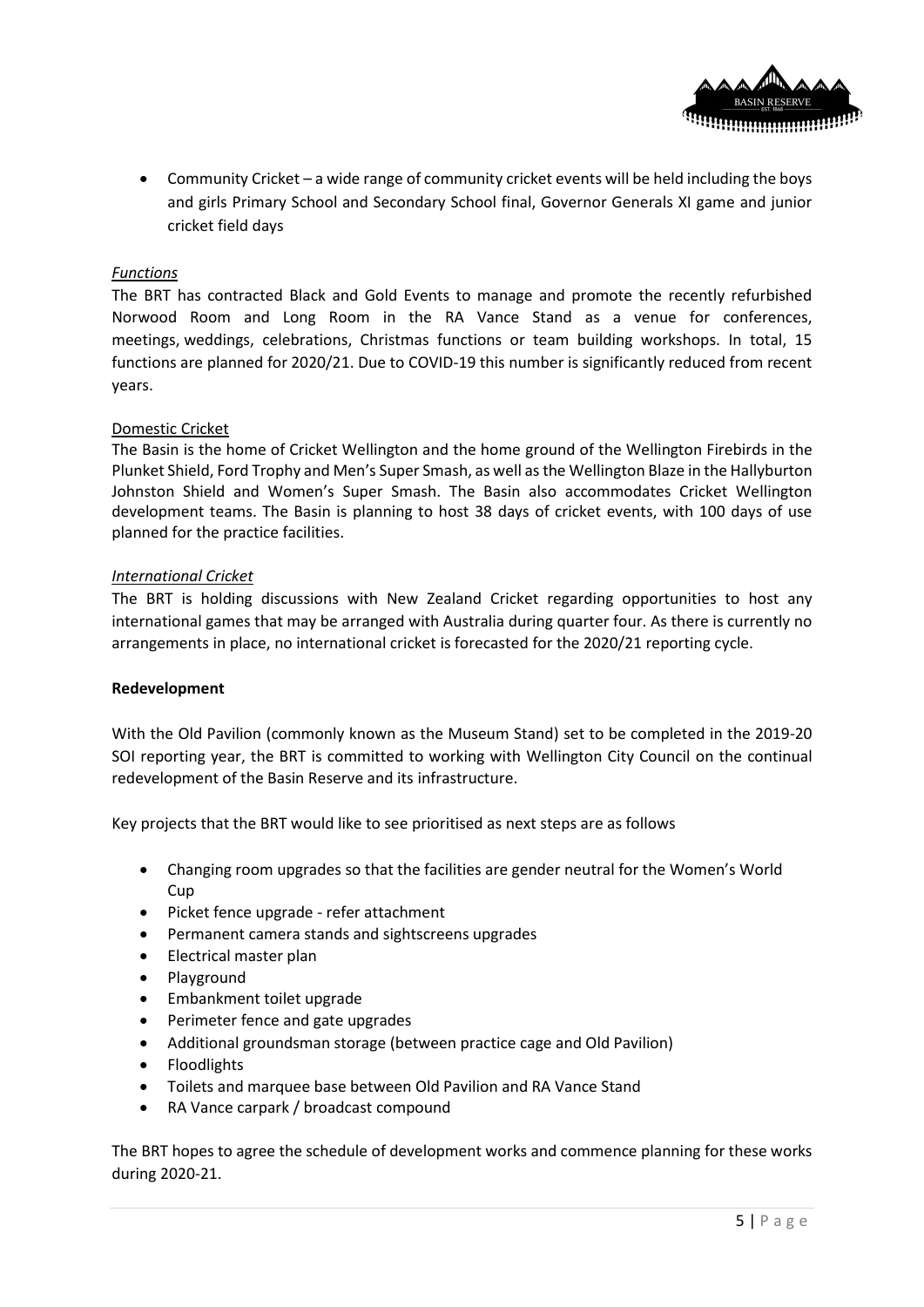

The BRT will continue to present the ground to a high standard throughout the year, driving a comprehensive maintenance programme. The trust is also committed to providing access to the ground 24 hours a day once acceptable and safe levels of lighting have been installed (outside of its normal operational closures).

#### **Sponsorship and Fundraising**

The BRT remains committed to assisting with fundraising and sponsorship including funding for the installation of replacement floodlights.

The Trust will report on progress each quarter.

#### **Cricket Wellington and The New Zealand Cricket Museum**

The Basin Reserve is the home of Cricket Wellington, the Regional Sports Organisation for cricket in Wellington and the New Zealand Cricket Museum. When the Old Pavilion reopens it will house the administration offices or Cricket Wellington, as well as a new modern national Cricket Museum that records the history of cricket and tells the story of the Basin. The New Zealand Cricket Museum is likely to reopen in February 2021.

### **Wellington Regional Stadium Trust (WRST) Turf Services Partnership**

The BRT will continue to work in partnership with the WRST to ensure that the Basin reserve outfield, wicket blocks and practice wickets. A significant proportion of the operating grant provided to the BRT from Wellington City Council covers the costs associated with the Turf Services Agreement between the BRT and WRST which are costs that continues to increase year on year.

#### **[William Wakefield Memorial](https://en.wikipedia.org/wiki/William_Wakefield_Memorial)**

The BRT will work with the William Wakefield Memorial Trust to ensure that the William Wakefield Memorial is maintained.

#### **Harassment Policies**

The BRT is committed to promoting a safe and harassment-free environment for all staff, contractors and attendees at all sporting fixtures and events. In 2019-20 the BRT conducted a review of the event terms and conditions and have not had any incidents reported during the 2019-20 SOI period. The BRT will continues to adopt best practise in this area.

#### **Other**

As a leading CCO, the BRT will work closely with Wellington City Council to support the following initiatives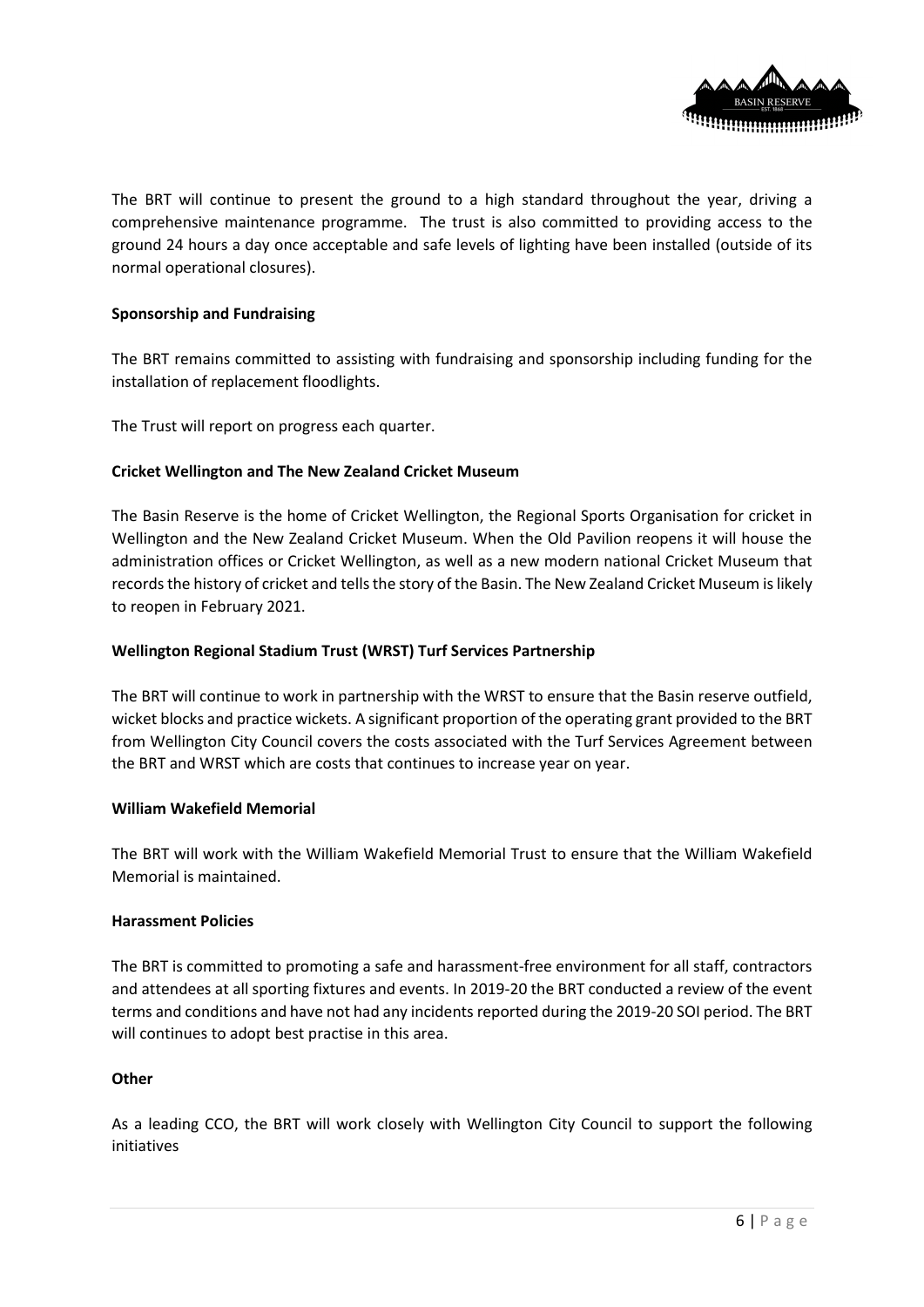

- The BRT will identify ways the Trust can appropriately support Wellington City Councils, Te Tauihu Te Reo Maori Policy and Mana whenua*.*
- The BRT will ensure that the Te Mapihi Maurea Naming Policy is adhered to at all times
- The BRT was awarded the Toitu Carbon Zero status on 19 December 2019. The Trust will ensure that we remain a carbon zero footprint venue
- The BRT will continue to support the Accessible Wellington, The Accessible Journey Action Plan 2019

# **5. Performance Targets**

In-line with Wellington City Councils 2018-28 Ten Year Plan, the BRT aims to deliver the following performance measures for 2020/21:

| <b>Measure</b>                              | 2019/20         | 2020-21        | 2020-21                  | 2020-21                  | 2020-21       | 2020-21 | 2021-22   | 2022/23   |
|---------------------------------------------|-----------------|----------------|--------------------------|--------------------------|---------------|---------|-----------|-----------|
|                                             | <b>Forecast</b> | Q1             | Q <sub>2</sub>           | Q <sub>3</sub>           | Q4            |         |           |           |
| <b>Quarterly Targets</b>                    |                 |                |                          |                          |               |         |           |           |
| <b>Community Events Days</b>                | 8               |                |                          | 3                        | 17            | 20      | 21        | 21        |
| Cricket Events Days                         | 49              | $\overline{4}$ | 19                       | 10                       |               | 33      | 50        | 50        |
| Other Sports Events Days                    | 10              |                |                          |                          | 20            | 20      | 25        | 25        |
| Practice facility usage (Days)              | 73              | 15             | 45                       | 40                       |               | 100     | 100       | 100       |
| <b>Functions</b>                            | 67              |                | 5                        | 5                        | 5             | 15      | 25        | 25        |
| <b>Annual Targets</b>                       |                 |                |                          |                          |               |         |           |           |
| Numbers attending events                    | 41,132          |                | $- -$                    | --                       | --            | 15,000  | 41,000    | 41,000    |
| Event Income (\$)                           | 190,637         | --             | $\overline{\phantom{a}}$ | --                       | --            | 79,100  | 206,000   | 206,000   |
| Council Operating Grant^ (\$)               | 680,438         | $\sim$ –       | $\overline{\phantom{a}}$ | $\overline{\phantom{a}}$ | $-$           | 694,659 | \$709,525 | \$724,992 |
| Cash subsidy (grant) per<br>attendance (\$) | 16.54           | $\sim$ –       | $\overline{\phantom{a}}$ | $\overline{\phantom{a}}$ | $\frac{1}{2}$ | 46.30   | \$17.30   | \$17.70   |

^includes turf management fee

## **6. Governance**

The Trust Deed establishes the BRT under the Charitable Trusts Act 1957 for the purposes of managing and administering the Basin Reserve. Wellington City Council has appointed the BRT to manage the Basin Reserve under a Management Deed (relating to the Basin Reserve). These two key documents set out how the BRT will govern the Basin Reserve.

The BRT is governed by a Board comprising four Trustees, two appointed by Cricket Wellington and two by Wellington City Council. The Board meet at least four times a year and appoint subcommittees as it deems appropriate to fulfil its obligations. The Trustees set the strategic direction for the BRT and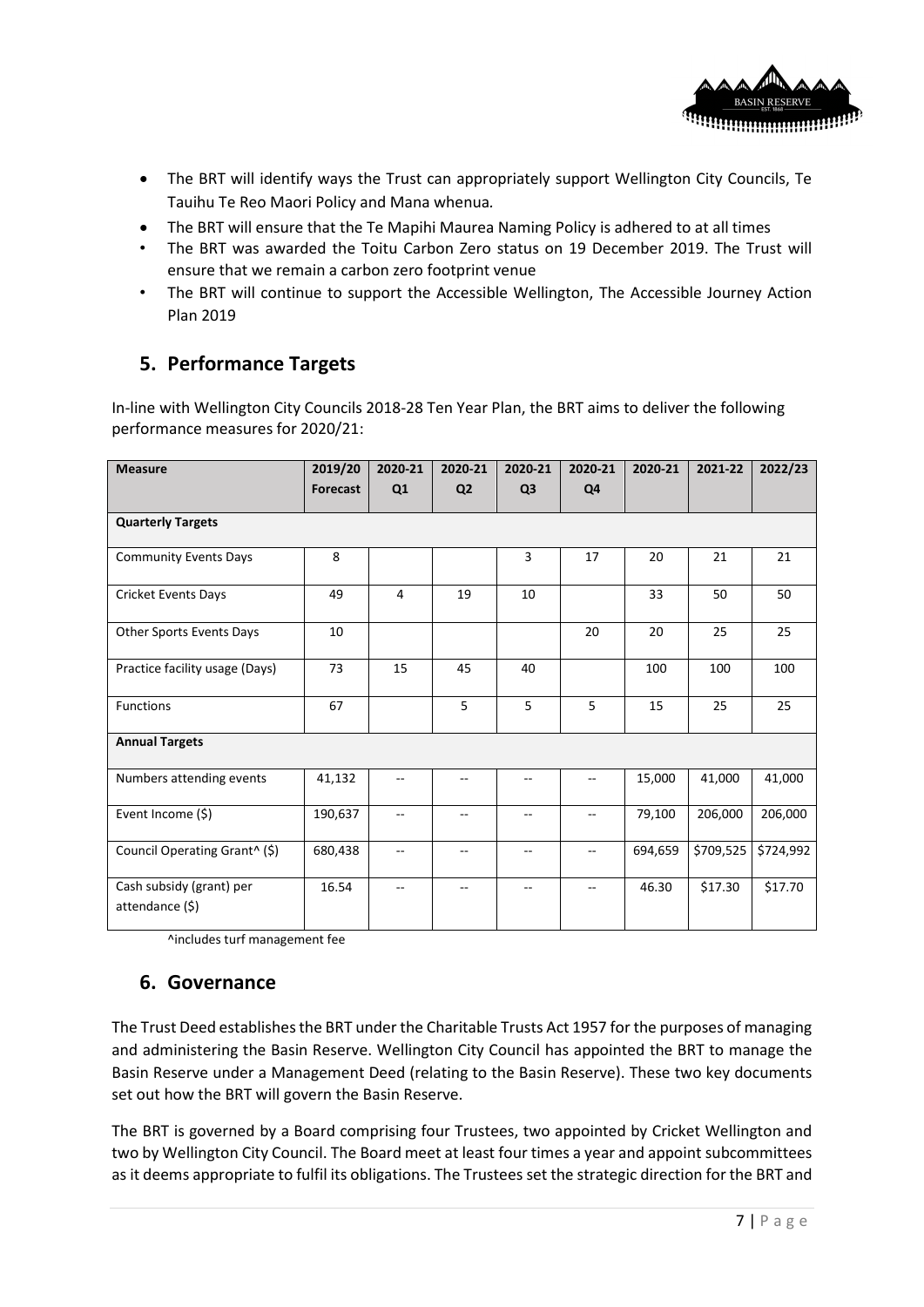

approve the Statement of Intent and Annual Business Plan. The Trustees monitor the organisational performance and ensure that the Trust has appropriate policies and procedures to mitigate its risks (including compliance with the Health and Safety at Work Act 2015).

#### **Trust Membership**

- Alan Isaac (Chair) (appointed by Wellington City Council)
- Mike Horsley (appointed by Cricket Wellington)
- Councillor Sean Rush (appointed by Wellington City Council)
- Mr John Greenwood (appointed by Cricket Wellington)

#### **Performance Management**

The performance of the Trust is measured in part by achievement of agreed KPI's, with regards to operational activities. The Chair of the Board will undertake an annual evaluation of Trustee performance. Further, the individual performance of Trustees is monitored by the Wellington City Council (in respect of the two Council- appointed Trustees), and Cricket Wellington (with regards to the two Cricket Wellington-appointed Trustees).

The Trust acknowledges the need for ongoing professional development opportunities for Trustees and encourages the undertaking of specialist training for identified needs. The Board will, on an annual basis, implement a programme that supports the identified needs. This may include programmes such as that offered by the NZ Institute of Directors (or similar) or specialist knowledge building from appropriate agencies.

## **7. Finance**

#### **Analysis**

The post COVID-19 budget reflects reduced operating income that results in a forecasted loss of \$136,561

| <b>Revenue</b>                | <b>Pre-COVID</b><br><b>Forecast</b><br>2020-21 | <b>Post-COVID</b><br><b>Forecast</b><br>2020-21 | % Change | Comment                                                                                                           |
|-------------------------------|------------------------------------------------|-------------------------------------------------|----------|-------------------------------------------------------------------------------------------------------------------|
| Council<br><b>Funding</b>     | 694,659                                        | 694,659                                         | N/A      | N/A                                                                                                               |
| Sale of goods<br>and services | 1,047,091                                      | 117,700                                         | 89%      | Significant revenue<br>generating events not<br>proceeding due to<br>COVID-19, including the<br>CWC <sub>21</sub> |
| <b>Interest</b>               | 360                                            | 360                                             |          | N/A                                                                                                               |
| <b>Total</b>                  | 1,742,110                                      | 812,719                                         |          |                                                                                                                   |

#### **Revenue** - \$812,719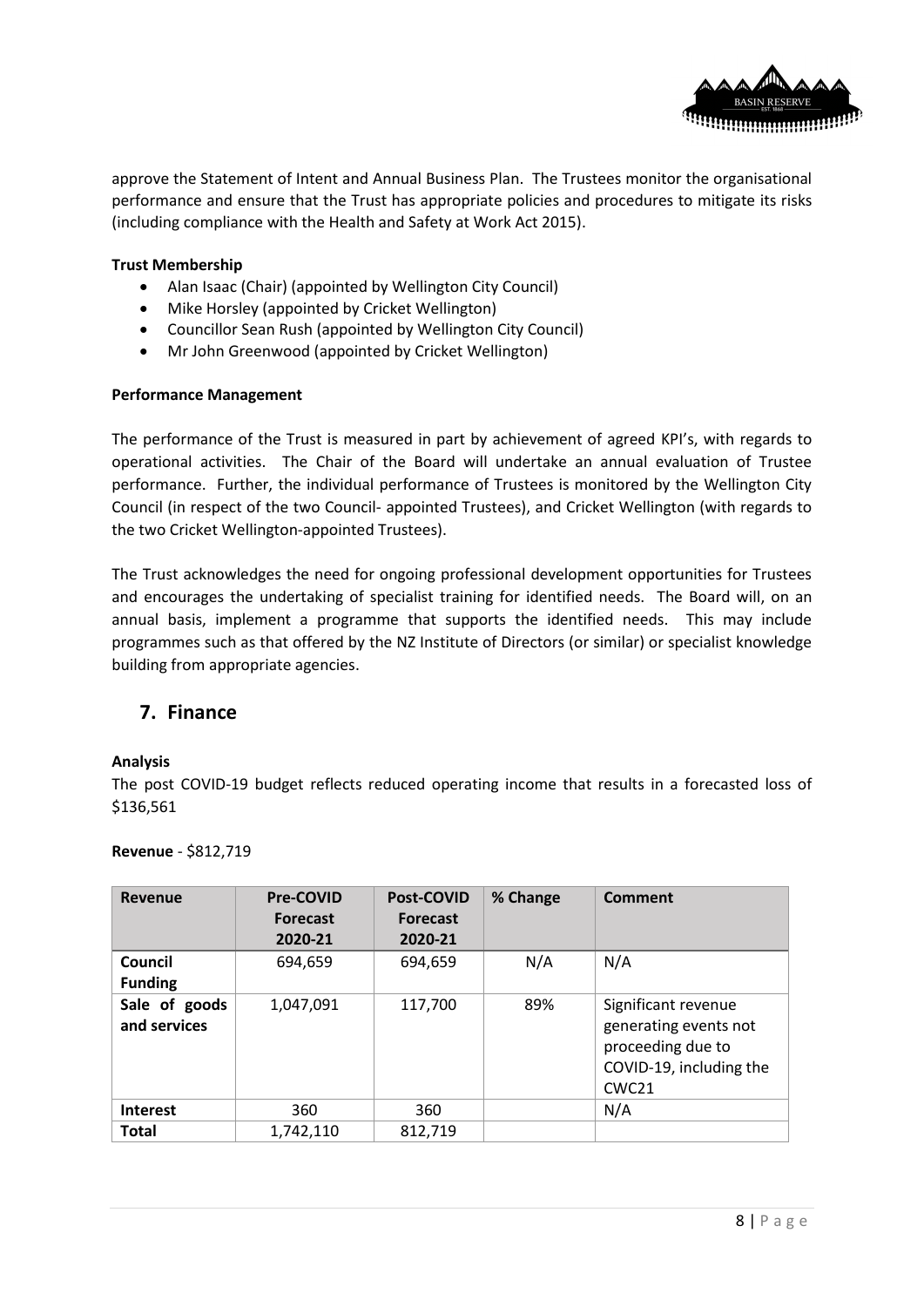

#### **Expenses** - \$949,280

| Revenue                                                       | Pre-COVID<br><b>Forecast</b><br>2020-21 | Post-COVID<br><b>Forecast</b><br>2020-21 | % Change | Comment                                                                                     |
|---------------------------------------------------------------|-----------------------------------------|------------------------------------------|----------|---------------------------------------------------------------------------------------------|
| <b>Depreciation</b>                                           | 118,000                                 | 118,000                                  | N/A      | N/A                                                                                         |
| Costs relating<br>providing<br>to<br>goods<br>and<br>services | 1,481,700                               | 684,200                                  | 90%      | Costs saving due to<br>events not proceeding<br>because of COVID-19,<br>including the CWC21 |
| Other<br>expenses                                             | 147,080                                 | 147,080                                  |          | N/A                                                                                         |
| <b>Total</b>                                                  | 949,280                                 | 949,280                                  |          |                                                                                             |

#### **Capital Expenditure**

Capital expenditure of \$118K is included within the budge

#### **Cashflow**

Cashflow varies throughout the year as key revenues from grants are received quarterly. The forecasted financial year-end cashflow is \$34,506

#### **Risks**

The main financials risks are as follows:

- The concession agreement with Black and Gold is terminated
- The domestic cricket season doesn't proceed as planned
- Increased repairs and maintenance are required

#### **Estimate of amount intended for distribution**

There is no intention to pay out reserves to stakeholders.

#### **Acquisition procedures**

There is no intention to make any acquisitions.

## **Estimate of commercial value of stakeholder's investment**

N/A